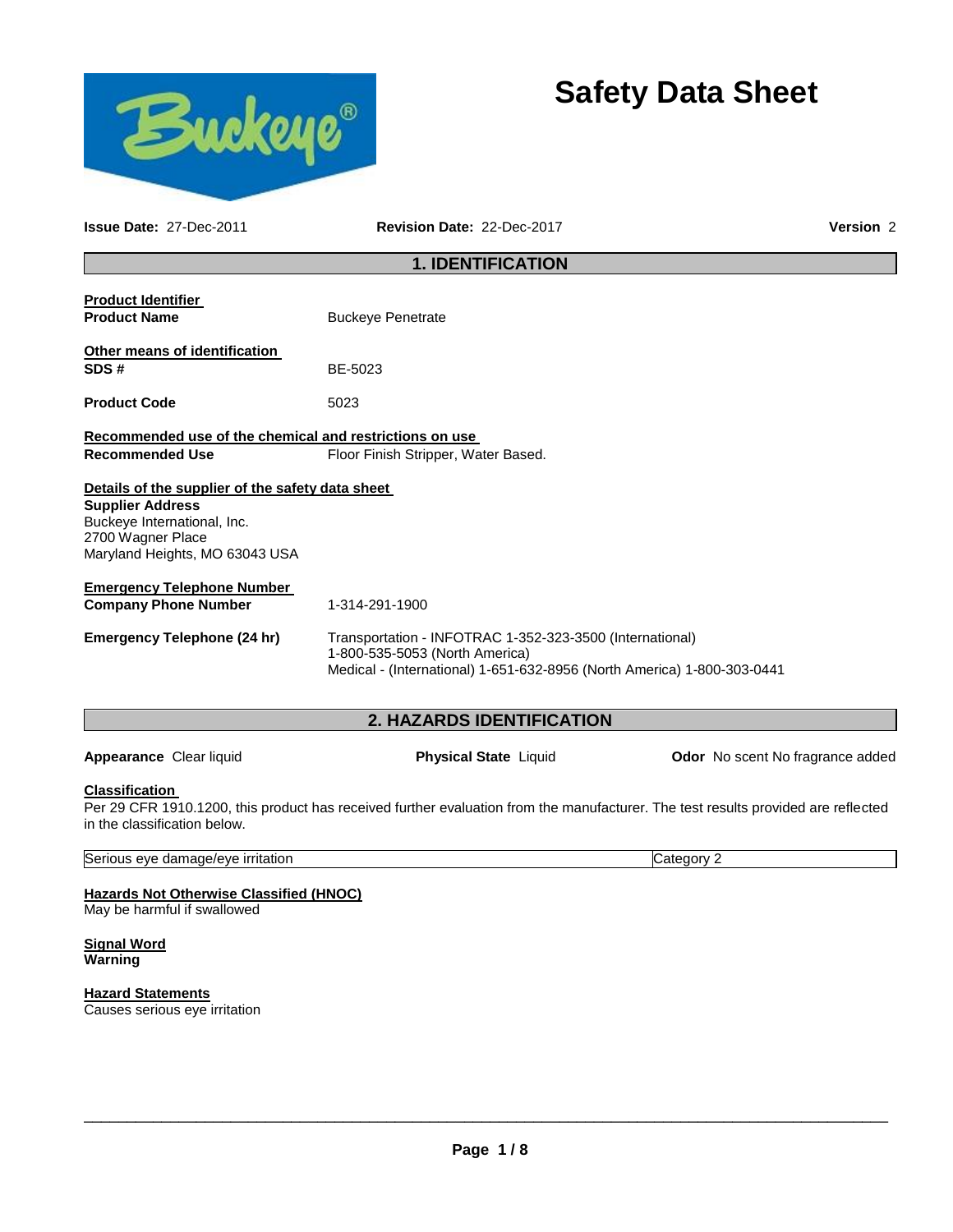

## **Precautionary Statements - Prevention**

Wash face, hands and any exposed skin thoroughly after handling Wear eye/face protection

### **Precautionary Statements - Response**

IF IN EYES: Rinse cautiously with water for several minutes. Remove contact lenses, if present and easy to do. Continue rinsing If eye irritation persists: Get medical advice/attention

#### **Other Hazards**

Harmful to aquatic life with long lasting effects

## **3. COMPOSITION/INFORMATION ON INGREDIENTS**

| <b>Chemical Name</b>             | <b>CAS No</b>  | Weight-% |
|----------------------------------|----------------|----------|
| Ethylene glycol monophenyl ether | 122-99-6       | <10      |
| Benzyl alcohol                   | $100 - 51 - 6$ | <10      |
| Monoethanolamine                 | 141-43-5       | ה. '     |
| Octanoic Acid                    | 124-07-2       | <ວ       |

\*\*If Chemical Name/CAS No is "proprietary" and/or Weight-% is listed as a range, the specific chemical identity and/or percentage of composition has been withheld as a trade secret.\*\*

# **4. FIRST-AID MEASURES**

|  | First Aid Measures |  |
|--|--------------------|--|
|  |                    |  |

| <b>Eye Contact</b>                                                         | Rinse immediately with plenty of water, also under the eyelids, for at least 15 minutes. Call<br>a physician if irritation persists.                                                             |  |
|----------------------------------------------------------------------------|--------------------------------------------------------------------------------------------------------------------------------------------------------------------------------------------------|--|
| <b>Skin Contact</b>                                                        | Wash off immediately with plenty of water for at least 15 minutes. Take off contaminated<br>clothing. Wash contaminated clothing before reuse. If skin irritation persists, call a<br>physician. |  |
| <b>Inhalation</b>                                                          | Remove to fresh air.                                                                                                                                                                             |  |
| Ingestion                                                                  | Drink 2-3 large glasses of water. Do not induce vomiting. Call a physician immediately.<br>Never give anything by mouth to an unconscious person.                                                |  |
| Most important symptoms and effects                                        |                                                                                                                                                                                                  |  |
| <b>Symptoms</b>                                                            | Contact will cause irritation and redness to exposed areas. May cause redness, pain, and<br>severe skin burns. Ingestion may cause nausea and headache. Can cause defatting of skin<br>tissue.   |  |
| Indication of any immediate medical attention and special treatment needed |                                                                                                                                                                                                  |  |
| <b>Notes to Physician</b>                                                  | Treat symptomatically. Dermatitis or other pre-existing skin conditions may be aggravated<br>by overexposure to this product.                                                                    |  |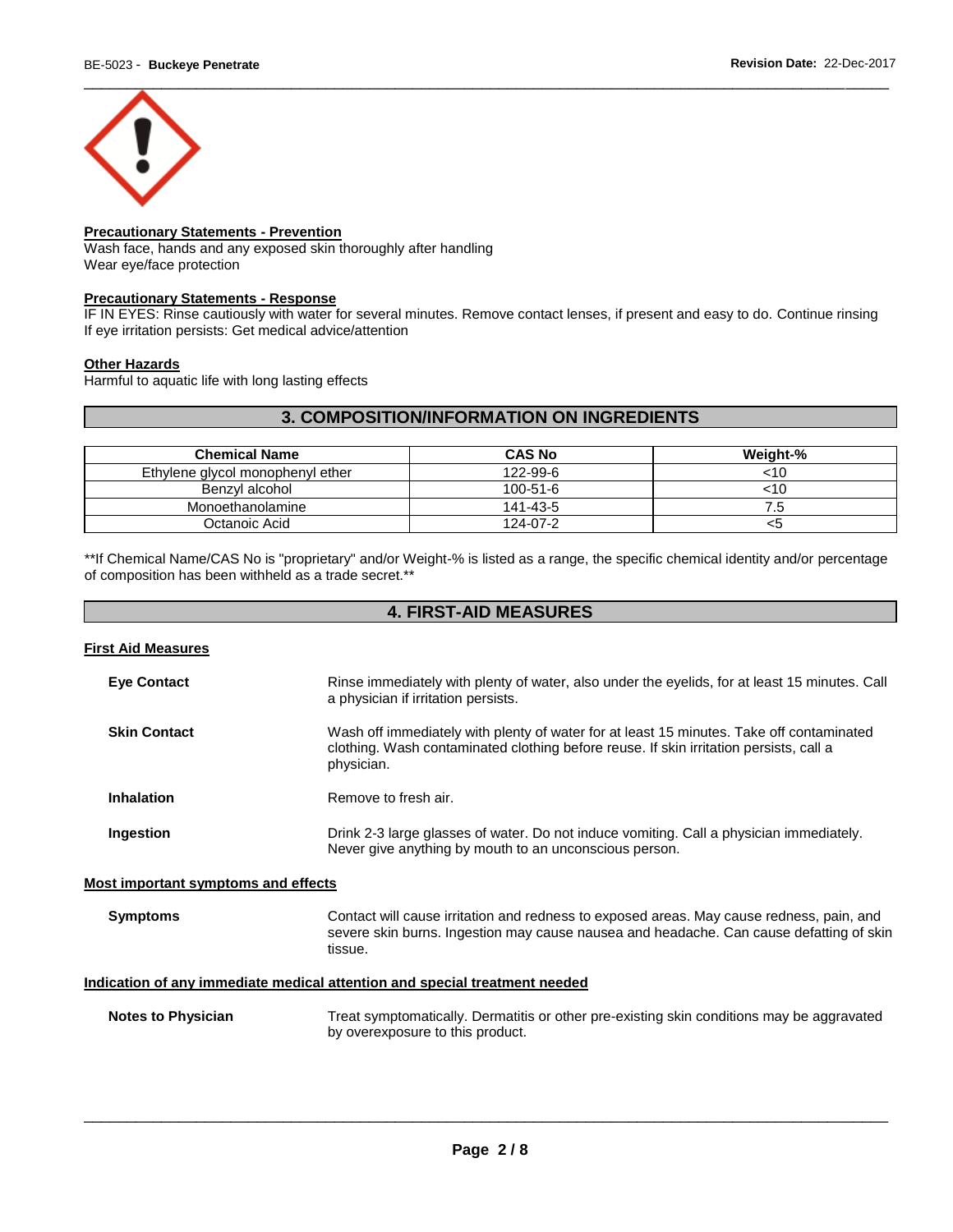### \_\_\_\_\_\_\_\_\_\_\_\_\_\_\_\_\_\_\_\_\_\_\_\_\_\_\_\_\_\_\_\_\_\_\_\_\_\_\_\_\_\_\_\_\_\_\_\_\_\_\_\_\_\_\_\_\_\_\_\_\_\_\_\_\_\_\_\_\_\_\_\_\_\_\_\_\_\_\_\_\_\_\_\_\_\_\_\_\_\_\_\_\_ **5. FIRE-FIGHTING MEASURES**

### **Suitable Extinguishing Media**

Use extinguishing measures that are appropriate to local circumstances and the surrounding environment.

#### **Unsuitable Extinguishing Media** Not determined.

### **Specific Hazards Arising from the Chemical**

Combustion products may be toxic.

**Hazardous Combustion Products** Carbon oxides. Oxides of sulfur. Nitrogen oxides (NOx).

#### **Protective equipment and precautions for firefighters**

As in any fire, wear self-contained breathing apparatus pressure-demand, MSHA/NIOSH (approved or equivalent) and full protective gear.

## **6. ACCIDENTAL RELEASE MEASURES**

#### **Personal precautions, protective equipment and emergency procedures**

| <b>Personal Precautions</b>      | Use personal protection recommended in Section 8.                                                                                                                   |  |
|----------------------------------|---------------------------------------------------------------------------------------------------------------------------------------------------------------------|--|
| <b>Environmental Precautions</b> | Prevent from entering into soil, ditches, sewers, waterways and/or groundwater. See<br>Section 12, Ecological Information. See Section 13: DISPOSAL CONSIDERATIONS. |  |

### **Methods and material for containment and cleaning up**

| <b>Methods for Containment</b> | Prevent further leakage or spillage if safe to do so.                                                                                |
|--------------------------------|--------------------------------------------------------------------------------------------------------------------------------------|
| <b>Methods for Clean-Up</b>    | Pick up with mop, wet/dry vac, or absorbent material. Rinse area with clear water and allow<br>floor to dry before allowing traffic. |

## **7. HANDLING AND STORAGE**

### **Precautions for safe handling**

**Advice on Safe Handling** Handle in accordance with good industrial hygiene and safety practice. Use personal protection recommended in Section 8. Avoid contact with skin, eyes or clothing. Wash face, hands, and any exposed skin thoroughly after handling.

#### **Conditions for safe storage, including any incompatibilities**

**Storage Conditions Keep containers tightly closed in a dry, cool and well-ventilated place. Store at room** temperature. Keep container closed when not in use. Store away from incompatible materials. Store on low shelves. **Packaging Materials Rinse container before discarding. Incompatible Materials** Chlorine bleach. Acids.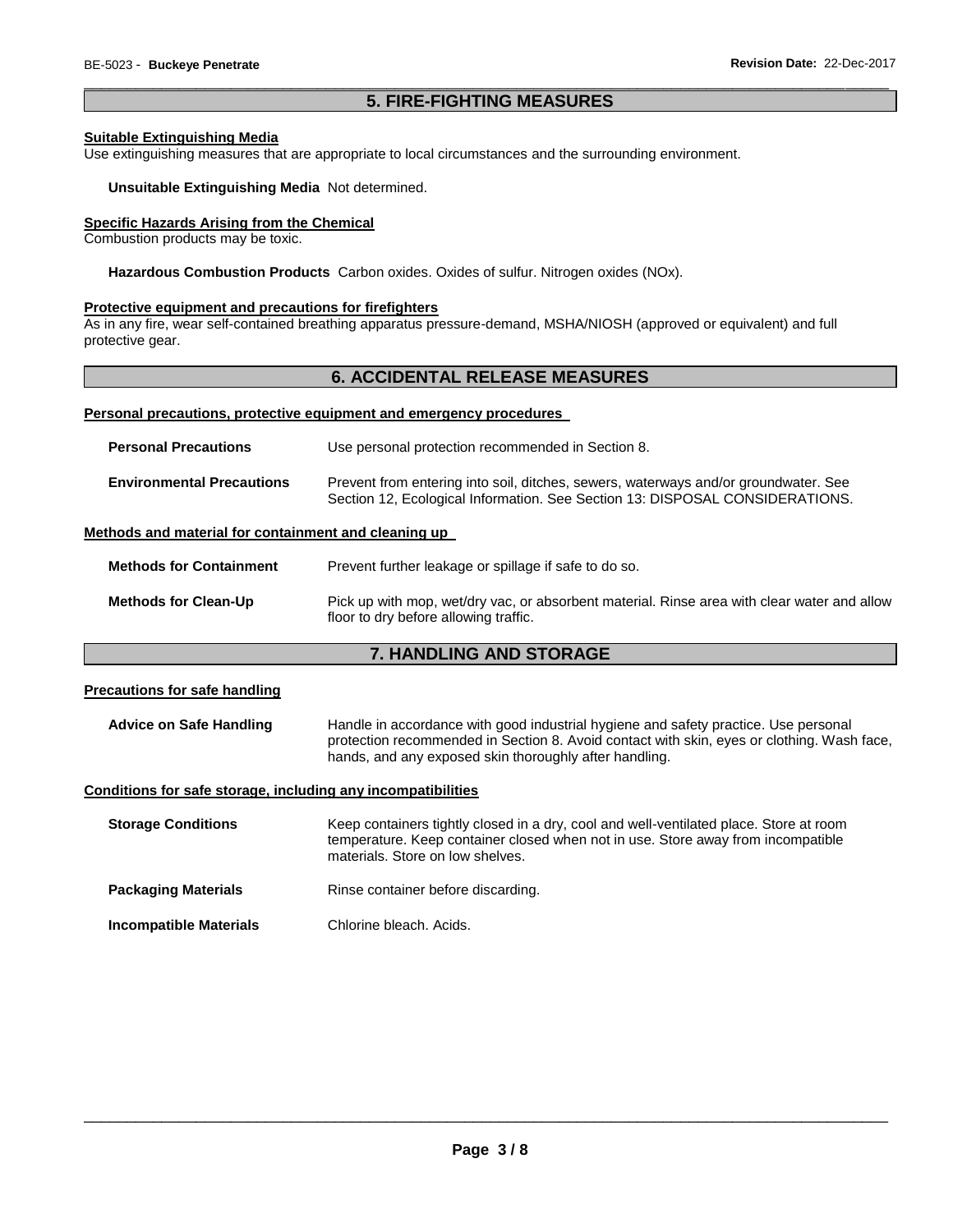## \_\_\_\_\_\_\_\_\_\_\_\_\_\_\_\_\_\_\_\_\_\_\_\_\_\_\_\_\_\_\_\_\_\_\_\_\_\_\_\_\_\_\_\_\_\_\_\_\_\_\_\_\_\_\_\_\_\_\_\_\_\_\_\_\_\_\_\_\_\_\_\_\_\_\_\_\_\_\_\_\_\_\_\_\_\_\_\_\_\_\_\_\_ **8. EXPOSURE CONTROLS/PERSONAL PROTECTION**

### **Exposure Guidelines**

| <b>Chemical Name</b> | <b>ACGIH TLV</b> | <b>OSHA PEL</b>                     | <b>NIOSH IDLH</b>         |
|----------------------|------------------|-------------------------------------|---------------------------|
| Monoethanolamine     | STEL: 6 ppm      | TWA: 3 ppm                          | IDLH: 30 ppm              |
| 141-43-5             | TWA: 3 ppm       | TWA: 6 mg/m <sup>3</sup>            | TWA: 3 ppm                |
|                      |                  | (vacated) TWA: 3 ppm                | TWA: $8 \text{ mg/m}^3$   |
|                      |                  | (vacated) TWA: $8 \text{ mg/m}^3$   | STEL: 6 ppm               |
|                      |                  | (vacated) STEL: 6 ppm               | STEL: $15 \text{ ma/m}^3$ |
|                      |                  | (vacated) STEL: $15 \text{ mg/m}^3$ |                           |

## **Appropriate engineering controls**

| <b>Engineering Controls</b> |  | Ensure adequate ventilation, especially in confined areas. Eyewash stations. Showers. |  |
|-----------------------------|--|---------------------------------------------------------------------------------------|--|
|-----------------------------|--|---------------------------------------------------------------------------------------|--|

### **Individual protection measures, such as personal protective equipment**

| <b>Eve/Face Protection</b>                                                                                       | Splash goggles or safety glasses.                          |  |
|------------------------------------------------------------------------------------------------------------------|------------------------------------------------------------|--|
| <b>Skin and Body Protection</b>                                                                                  | Wear suitable protective clothing.                         |  |
| <b>Respiratory Protection</b>                                                                                    | Ensure adequate ventilation, especially in confined areas. |  |
| General Hygiene Considerations Handle in accordance with good industrial hygiene and safety practice. Wash hands |                                                            |  |

thoroughly after handling.

# **9. PHYSICAL AND CHEMICAL PROPERTIES**

## **Information on basic physical and chemical properties**

| <b>Physical State</b>               | Liquid                                                 |                       |                                |
|-------------------------------------|--------------------------------------------------------|-----------------------|--------------------------------|
| Appearance                          | Clear liquid                                           | Odor                  | No scent No fragrance<br>added |
| Color                               | Not determined                                         | <b>Odor Threshold</b> | Not determined                 |
| <b>Property</b>                     | <b>Values</b>                                          | Remarks • Method      |                                |
| рH                                  | $10.5 \pm 0.2$ (conc)<br>$10.1 \pm 0.2$ (1:4 dilution) |                       |                                |
| <b>Melting Point/Freezing Point</b> | Not determined                                         |                       |                                |
| <b>Boiling Point/Boiling Range</b>  | 100 °C / 212 °F                                        |                       |                                |
| <b>Flash Point</b>                  | None                                                   |                       |                                |
| <b>Evaporation Rate</b>             | 1.0                                                    | (Water = $1$ )        |                                |
| <b>Flammability (Solid, Gas)</b>    | Liquid-Not applicable                                  |                       |                                |
| <b>Upper Flammability Limits</b>    | Not applicable                                         |                       |                                |
| <b>Lower Flammability Limit</b>     | Not applicable                                         |                       |                                |
| <b>Vapor Pressure</b>               | Not determined                                         |                       |                                |
| <b>Vapor Density</b>                | Not determined                                         |                       |                                |
| <b>Specific Gravity</b>             | 1.02                                                   |                       |                                |
| <b>Water Solubility</b>             | Infinite                                               |                       |                                |
| Solubility in other solvents        | Not determined                                         |                       |                                |
| <b>Partition Coefficient</b>        | Not determined                                         |                       |                                |
| <b>Auto-ignition Temperature</b>    | Not determined                                         |                       |                                |
| <b>Decomposition Temperature</b>    | Not determined                                         |                       |                                |
| <b>Kinematic Viscosity</b>          | Not determined                                         |                       |                                |
| <b>Dynamic Viscosity</b>            | Not determined                                         |                       |                                |
| <b>Explosive Properties</b>         | Not determined                                         |                       |                                |
| <b>Oxidizing Properties</b>         | Not determined                                         |                       |                                |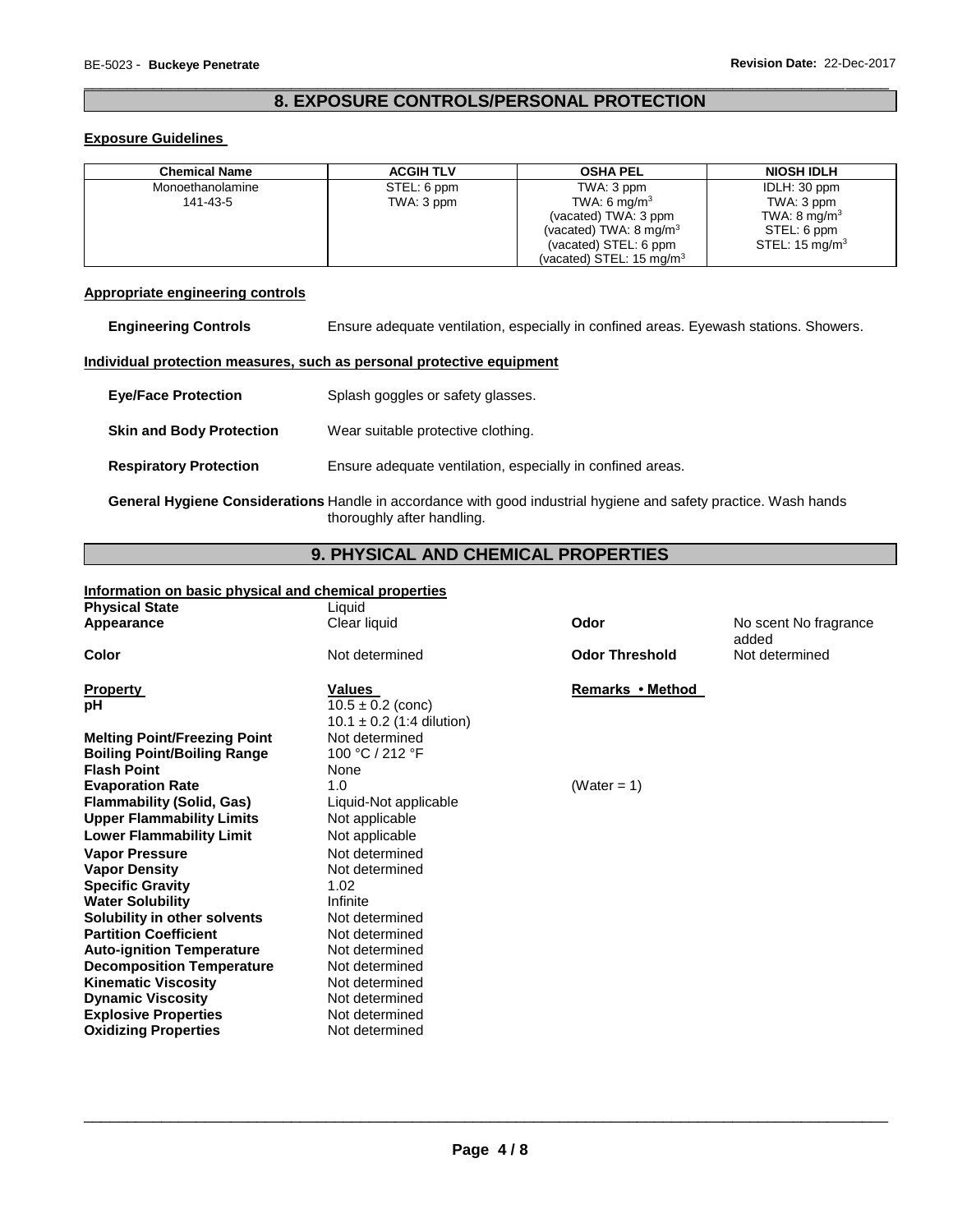## \_\_\_\_\_\_\_\_\_\_\_\_\_\_\_\_\_\_\_\_\_\_\_\_\_\_\_\_\_\_\_\_\_\_\_\_\_\_\_\_\_\_\_\_\_\_\_\_\_\_\_\_\_\_\_\_\_\_\_\_\_\_\_\_\_\_\_\_\_\_\_\_\_\_\_\_\_\_\_\_\_\_\_\_\_\_\_\_\_\_\_\_\_ **10. STABILITY AND REACTIVITY**

### **Reactivity**

Not reactive under normal conditions.

#### **Chemical Stability**

Stable under recommended storage conditions.

#### **Possibility of Hazardous Reactions**

None under normal processing.

#### **Hazardous Polymerization** Hazardous polymerization does not occur.

#### **Conditions to Avoid**

Keep separated from incompatible substances. Keep out of reach of children.

#### **Incompatible Materials**

Chlorine bleach. Acids.

### **Hazardous Decomposition Products**

Oxides of sulfur. Carbon oxides. Nitrogen oxides (NOx).

## **11. TOXICOLOGICAL INFORMATION**

#### **Information on likely routes of exposure**

| <b>Product Information</b> |                                  |
|----------------------------|----------------------------------|
| <b>Eve Contact</b>         | Causes serious eye irritation.   |
| <b>Skin Contact</b>        | Avoid contact with skin.         |
| Inhalation                 | Avoid breathing vapors or mists. |
| Ingestion                  | Do not ingest.                   |

### **Component Information**

| <b>Chemical Name</b>                         | Oral LD50             | Dermal LD50                                  | <b>Inhalation LC50</b> |
|----------------------------------------------|-----------------------|----------------------------------------------|------------------------|
| Benzyl alcohol<br>100-51-6                   | $= 1230$ mg/kg (Rat)  | $= 2000$ mg/kg (Rabbit)                      | $= 8.8$ mg/L (Rat) 4 h |
| Ethylene glycol monophenyl ether<br>122-99-6 | $= 1260$ mg/kg (Rat)  | $= 5$ mL/kg (Rabbit) = 14422 mg/kg<br>Rat `  | -                      |
| Monoethanolamine<br>141-43-5                 | $= 1720$ mg/kg (Rat)  | $= 1$ mL/kg (Rabbit) = 1025 mg/kg<br>Rabbit) | $\,$                   |
| Octanoic Acid<br>124-07-2                    | $= 10080$ mg/kg (Rat) | $>$ 5 g/kg (Rabbit)                          | -                      |

### **Information on physical, chemical and toxicological effects**

**Symptoms** Please see section 4 of this SDS for symptoms.

#### **Delayed and immediate effects as well as chronic effects from short and long-term exposure**

**Carcinogenicity** This product does not contain any carcinogens or potential carcinogens as listed by OSHA, IARC or NTP.

### **Numerical measures of toxicity**

Not determined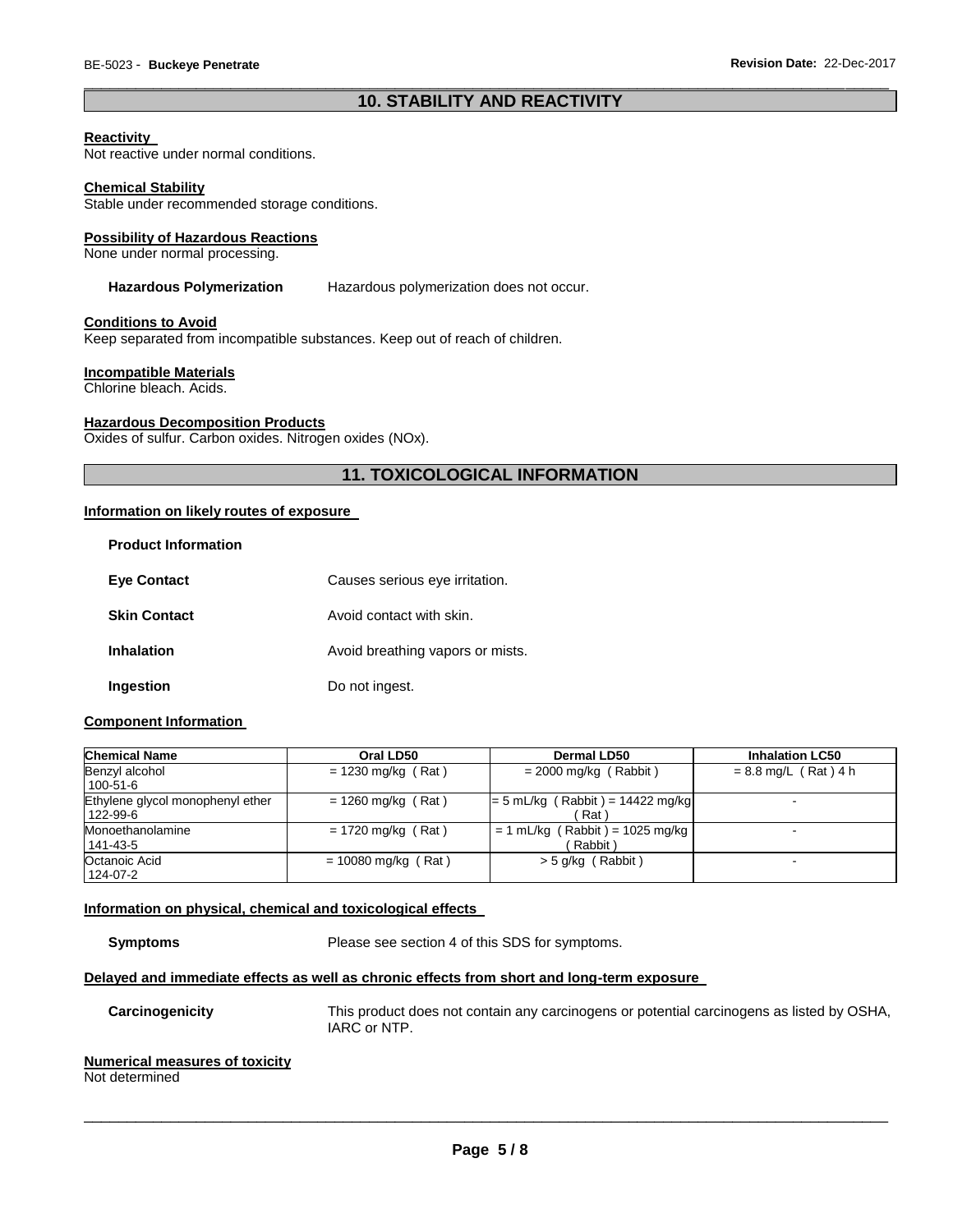## \_\_\_\_\_\_\_\_\_\_\_\_\_\_\_\_\_\_\_\_\_\_\_\_\_\_\_\_\_\_\_\_\_\_\_\_\_\_\_\_\_\_\_\_\_\_\_\_\_\_\_\_\_\_\_\_\_\_\_\_\_\_\_\_\_\_\_\_\_\_\_\_\_\_\_\_\_\_\_\_\_\_\_\_\_\_\_\_\_\_\_\_\_ **12. ECOLOGICAL INFORMATION**

## **Ecotoxicity**

Harmful to aquatic life with long lasting effects.

### **Component Information**

| <b>Chemical Name</b>                            | Algae/aquatic plants                           | <b>Fish</b>                                                                                                                                                                                                                                                                                       | <b>Toxicity to</b><br>microorganisms                                                                         | <b>Crustacea</b>                        |
|-------------------------------------------------|------------------------------------------------|---------------------------------------------------------------------------------------------------------------------------------------------------------------------------------------------------------------------------------------------------------------------------------------------------|--------------------------------------------------------------------------------------------------------------|-----------------------------------------|
| Benzyl alcohol<br>$100 - 51 - 6$                | 35: 3 h Anabaena variabilis<br>mg/L EC50       | 460: 96 h Pimephales<br>promelas mg/L LC50 static<br>10: 96 h Lepomis<br>macrochirus mg/L LC50<br>static                                                                                                                                                                                          | $EC50 = 50$ mg/L 5 min<br>$EC50 = 63.7$ mg/L 15 min<br>$EC50 = 63.7$ mg/L 5 min<br>$EC50 = 71.4$ mg/L 30 min | 23: 48 h water flea mg/L<br><b>EC50</b> |
| Ethylene glycol monophenyl<br>ether<br>122-99-6 | 500: 72 h Desmodesmus<br>subspicatus mg/L EC50 | 337 - 352: 96 h Pimephales<br>promelas mg/L LC50 flow-<br>through 366: 96 h<br>Pimephales promelas mg/L<br>LC50 static 220 - 460: 96 h<br>Leuciscus idus mg/L LC50<br>static                                                                                                                      | $EC50 = 32.4$ mg/L 5 min<br>$EC50 = 880$ mg/L 17 h                                                           | 500: 48 h Daphnia magna<br>mg/L EC50    |
| Monoethanolamine<br>141-43-5                    | 15: 72 h Desmodesmus<br>subspicatus mg/L EC50  | 227: 96 h Pimephales<br>promelas mg/L LC50 flow-<br>through 3684: 96 h<br>Brachydanio rerio mg/L<br>LC50 static 300 - 1000: 96 h<br>Lepomis macrochirus mg/L<br>LC50 static 114 - 196: 96 h<br>Oncorhynchus mykiss mg/L<br>LC50 static 200: 96 h<br>Oncorhynchus mykiss mg/L<br>LC50 flow-through |                                                                                                              | 65: 48 h Daphnia magna<br>mg/L EC50     |
| Octanoic Acid<br>124-07-2                       |                                                | 310: 96 h Oryzias latipes<br>mg/L LC50 semi-static 110:<br>96 h Brachydanio rerio mg/L<br>LC50 semi-static                                                                                                                                                                                        |                                                                                                              | 170: 24 h Daphnia magna<br>mg/L EC50    |

## **Persistence/Degradability**

Not determined.

## **Bioaccumulation**

Not determined.

## **Mobility**

| <b>Chemical Name</b>                         | <b>Partition Coefficient</b> |
|----------------------------------------------|------------------------------|
| Ethylene glycol monophenyl ether<br>122-99-6 | 1.13                         |
| Benzyl alcohol<br>100-51-6                   | 1.1                          |
| Monoethanolamine<br>141-43-5                 | $-1.91$                      |
| Octanoic Acid<br>124-07-2                    | 2.92                         |

#### **Other Adverse Effects**

Not determined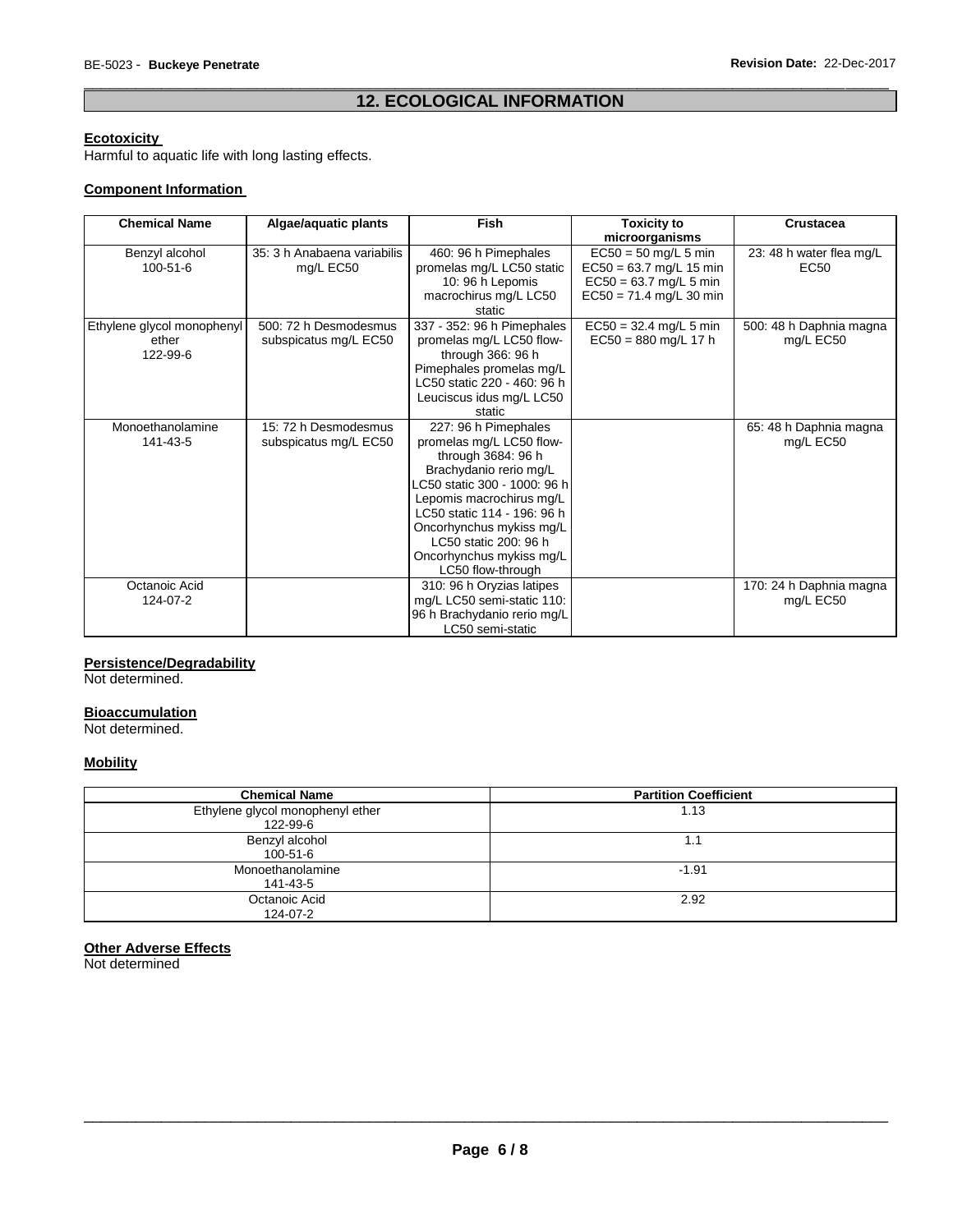## \_\_\_\_\_\_\_\_\_\_\_\_\_\_\_\_\_\_\_\_\_\_\_\_\_\_\_\_\_\_\_\_\_\_\_\_\_\_\_\_\_\_\_\_\_\_\_\_\_\_\_\_\_\_\_\_\_\_\_\_\_\_\_\_\_\_\_\_\_\_\_\_\_\_\_\_\_\_\_\_\_\_\_\_\_\_\_\_\_\_\_\_\_ **13. DISPOSAL CONSIDERATIONS**

#### **Waste Treatment Methods**

| <b>Disposal of Wastes</b>     | Disposal should be in accordance with applicable regional, national and local laws and<br>regulations.                         |
|-------------------------------|--------------------------------------------------------------------------------------------------------------------------------|
| <b>Contaminated Packaging</b> | Disposal should be in accordance with applicable regional, national and local laws and<br>regulations.                         |
|                               | <b>14. TRANSPORT INFORMATION</b>                                                                                               |
| Note                          | Please see current shipping paper for most up to date shipping information, including<br>exemptions and special circumstances. |
| <u>DOT</u>                    | Not regulated                                                                                                                  |
| <b>ATAI</b>                   | Not regulated                                                                                                                  |
| <b>IMDG</b>                   | Not regulated                                                                                                                  |

# **15. REGULATORY INFORMATION**

### **International Inventories**

| <b>Chemical Name</b>       | <b>TSCA</b> | DSL | <b>NDSL</b> | <b>EINECS</b> | <b>ELINCS</b> | <b>ENCS</b> | <b>IECSC</b> | <b>KECL</b> | <b>PICCS</b> | <b>AICS</b> |
|----------------------------|-------------|-----|-------------|---------------|---------------|-------------|--------------|-------------|--------------|-------------|
| Ethylene glycol monophenyl | Present     |     |             | Present       |               | Present     | $\checkmark$ | Present     |              |             |
| ether                      |             |     |             |               |               |             |              |             |              |             |
| Benzyl alcohol             | Present     |     |             | Present       |               | Present     |              | Present     |              |             |
| Monoethanolamine           | Present     |     |             | Present       |               | Present     |              | Present     |              |             |
| Octanoic Acid              | Present     |     |             | Present       |               | Present     | $\checkmark$ | Present     |              |             |

#### **Legend:**

*TSCA - United States Toxic Substances Control Act Section 8(b) Inventory* 

*DSL/NDSL - Canadian Domestic Substances List/Non-Domestic Substances List* 

*EINECS/ELINCS - European Inventory of Existing Chemical Substances/European List of Notified Chemical Substances* 

*ENCS - Japan Existing and New Chemical Substances* 

*IECSC - China Inventory of Existing Chemical Substances* 

*KECL - Korean Existing and Evaluated Chemical Substances* 

*PICCS - Philippines Inventory of Chemicals and Chemical Substances* 

*AICS - Australian Inventory of Chemical Substances* 

### **US Federal Regulations**

### **CERCLA**

This material, as supplied, does not contain any substances regulated as hazardous substances under the Comprehensive Environmental Response Compensation and Liability Act (CERCLA) (40 CFR 302) or the Superfund Amendments and Reauthorization Act (SARA) (40 CFR 355).

### **SARA 313**

| <b>Chemical Name</b>                        | CAS No        | Weight-% | <b>SARA 313 -</b><br><b>Threshold</b><br>Values % |
|---------------------------------------------|---------------|----------|---------------------------------------------------|
| Ethylene glycol monophenyl ether - 122-99-6 | $22 - 99 - 6$ | ں ،      | . .                                               |

# **CWA (Clean Water Act)**

This product does not contain any substances regulated as pollutants pursuant to the Clean Water Act (40 CFR 122.21 and 40 CFR 122.42)